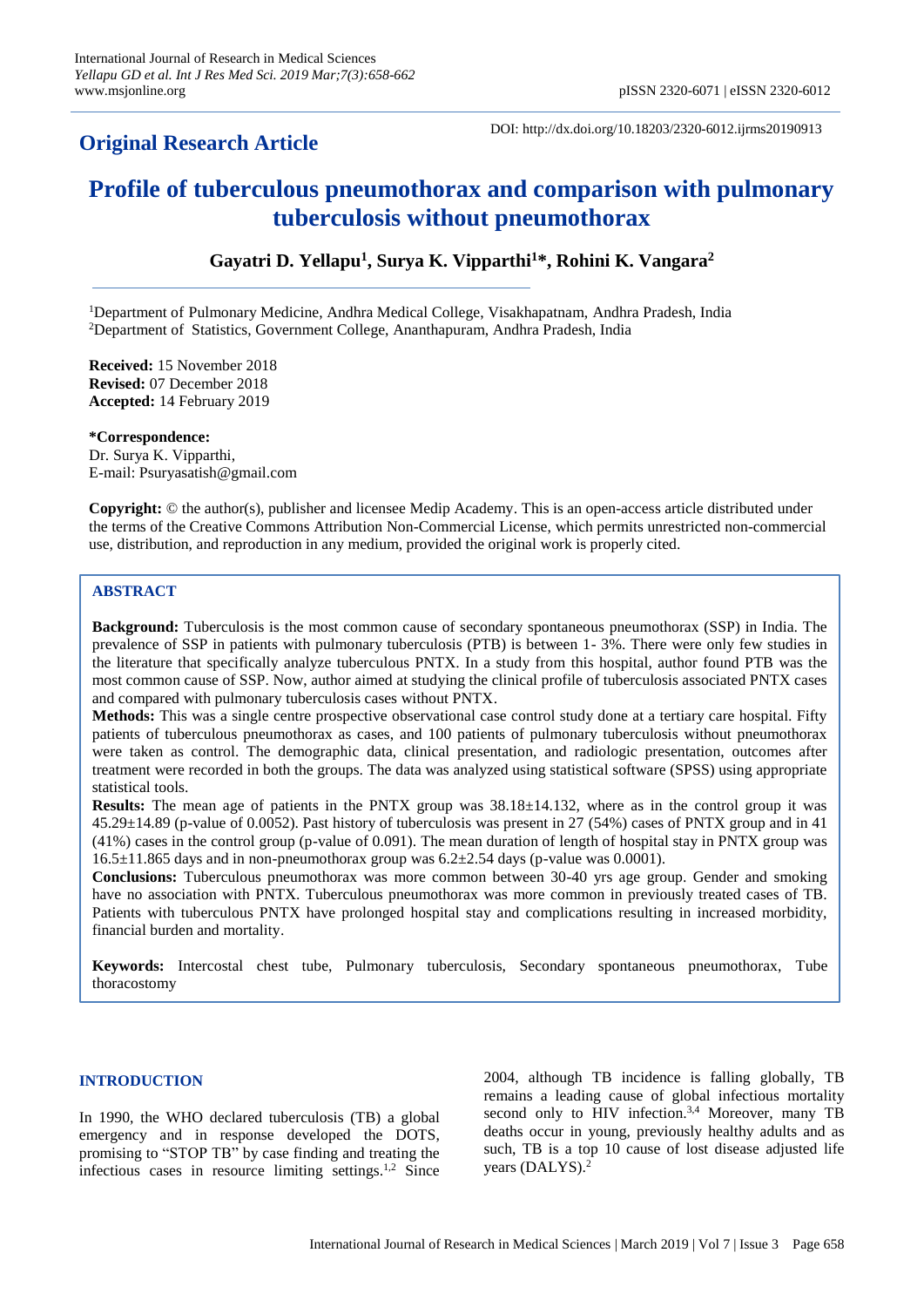TB is a long-recognized and well-documented cause of secondary spontaneous pneumothorax (SSP).<sup>5,6</sup> The prevalence of SSP in patients with pulmonary TB is between 1-3%.<sup>7</sup> In various western studies TB was the second leading cause of SSP after COPD but in various Indian studies. 8-15 TB was the leading cause of SSP. Pneumothorax (PNTX) secondary to TB usually associated with extensive involvement of the lung parenchyma by the infectious process. Pleural infection results from rupture of sub pleural caseous lesions, resulting in accumulation of a chronic empyema. A bronchopleural fistula (BPF) may occur spontaneously during the natural history of the disease, though it is more frequently caused by trauma or attempted surgical intervention. Both chronic empyema and BPF may result in spontaneous PNTX.<sup>16-18</sup> It persists for more than a few days and is a serious condition with reported mortality of 23.1% mostly due to aspiration and its complications.<sup>19,20</sup>

Almost all patients with PNTX secondary to TB should be treated with tube thoracostomy, in conjunction with appropriate pharmacologic management of TB and other infections.16-18 Once chest tubes are placed in such patients a long period of chest tube drainage is required. It ranged from 5 days to 6 months with mean duration of 56 days in one series.<sup>7</sup>

There were only few studies in the literature that specifically analyze tuberculous PNTX.<sup>21-26</sup> At govt. hospital for chest and communicable diseases a tertiary care hospital attached to Andhra medical college at Visakhapatnam, Andhra Pradesh, we are admitting many cases of PNTX. In a study "clinical profile of secondary spontaneous pneumothorax" from authors' hospital, we found TB was the most common cause of SSP.<sup>15</sup> Now we aimed at studying the clinical profile of tuberculosis associated PNTX cases and compared with pulmonary tuberculosis cases without PNTX.

#### **METHODS**

This was a single centre prospective observational case control study done at a tertiary care hospital, Govt Hospital for chest and communicable diseases attached to a medical college in Andhra Pradesh, where cases from various other districts will be referred. Patients with PNTX, hydro pneumothorax or pyo pneumothorax who were admitted in the hospital were subjected to specific investigations to find out the etiology of PNTX such as sputum for AFB two samples spot and early morning, chest X-ray, Computer Tomography of chest, pleural fluid or pleural pus for AFB staining, gram staining and culture sensitivity.

About 50 cases of pneumothorax, hydro or pyo pneumothorax, which were proved to be caused by TB etiology by either sputum AFB testing or imageology were included in the study. About 100 cases of pulmonary tuberculosis cases confirmed by sputum AFB testing or chest X- ray without PNTX were taken as control group.

Institutional ethics committee approval was taken. Patients consent was taken. The demographic data, clinical presentation, and radiologic presentation were recorded in both the groups for comparison. Treatment was started in both the groups with anti-tubercular treatment and tube thoracostomy for pleural drainage in patients with PNTX. Duration of pleural drainage, Length of hospital stay and outcomes were recorded in both the groups for comparison.

# *Statistical analysis*

The data was analyzed using statistical software (SPSS). A descriptive analysis of the data was performed, estimating the frequency and the corresponding percentages in the case of categorical variables and the Mean±SD. For categorical variables Chi-squared test and for numerical variables unpaired t-tests were applied in order to compare measurements between the two groups. P - Value of <0.05 was taken as statistically significant.

# **RESULTS**

Out of 50 cases of tuberculous pneumothorax 41 (82%) were males and 9(18%) were females.

#### **Table 1: Demographic data.**

| <b>Demographic</b><br>data | <b>With PNTX</b><br>$(N=50)$ | <b>With out</b><br><b>PNTX</b><br>$(N=100)$ | <b>P.</b><br>value |
|----------------------------|------------------------------|---------------------------------------------|--------------------|
| Males                      | 41 (82%)                     | 75 (75%)                                    | 0.576              |
| Females                    | 9(18%)                       | 25(25%)                                     | 0.665              |
| Age                        | $38.18 \pm 14.132$           | 45.29±14.89                                 | 0.0057             |
| H/O Smoking                | 32 (64%)                     | 65 (65%)                                    | 0.091              |
| $HIV+ve$ cases             | 9(18%)                       | 21(21%)                                     | 0.665              |
| BMI                        | $22.36 \pm 2.27$             | $24.52 \pm 2.14$                            | 0.0001             |
| PAST H/O<br><b>PTB</b>     | 27 (54%)                     | 41 (41%)                                    | 0.132              |

In the control group out of 100 cases of pulmonary tuberculosis without PNTX 75 (75%) were males and 25 (25%) were females with a p- value of 0.576. The mean age of patients in the PNTX group was  $38.18 \pm 14.132$ , where as in the control group it was  $45.29 \pm 14.89$  with a p-value of 0.0052 which was statistically significant. In patients with tuberculous pneumothorax 32 (64%) were active smokers and in patients with pulmonary tuberculosis without PNTX 65 (65%) were smokers with a p- value of 0.091.

Past history of tuberculosis was present in 27 (54%) cases of pneumothorax group and in 41 (41%) cases in the control group with a p-value of 0.132. The mean body mass index (BMI) of the PNTX group was 22.36±2.27 and for control group was  $24.5$   $2\pm2.14$  with a p- value of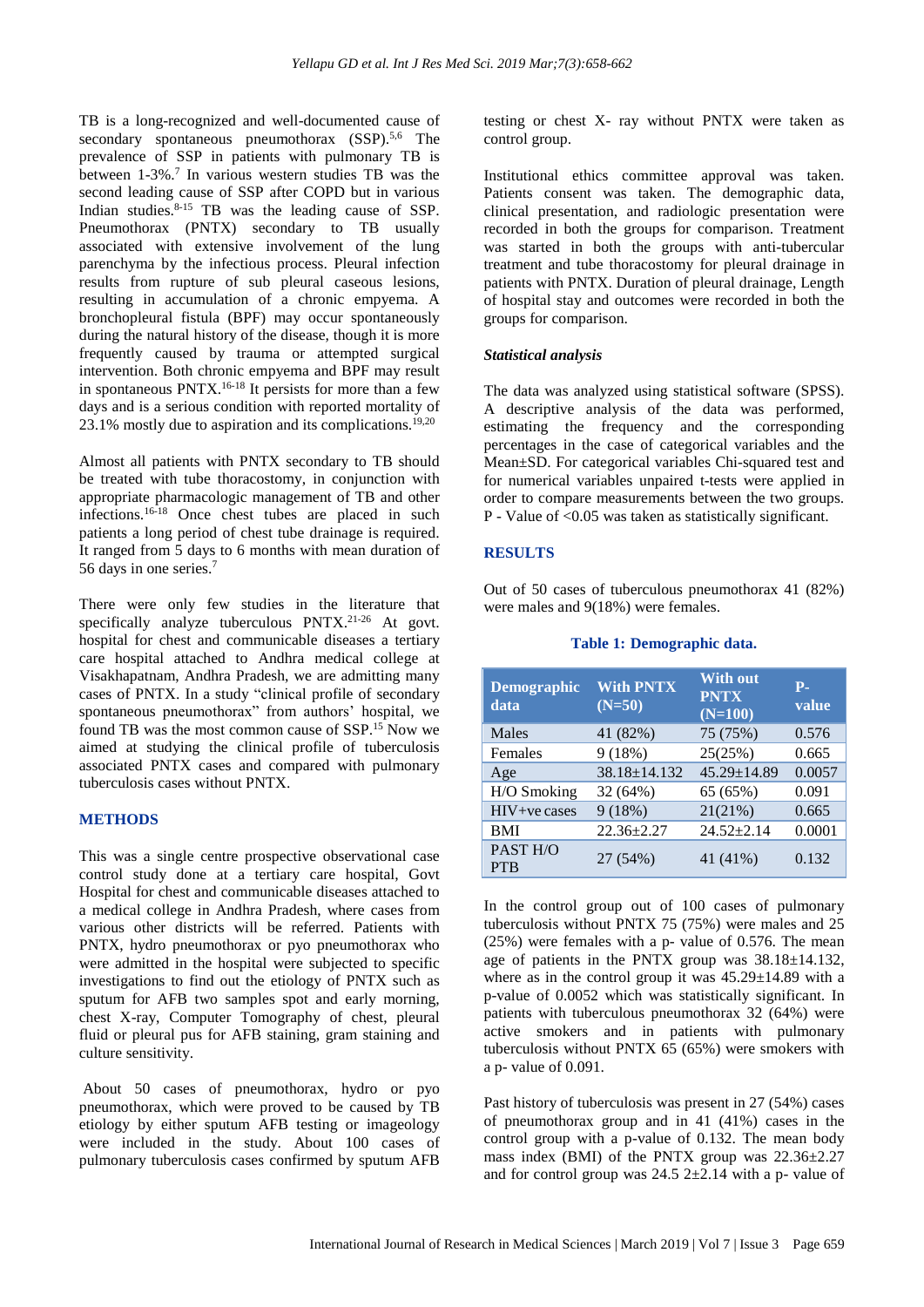0.0001 which has great statistical significance. Among PNTX group 9(18%) cases were HIV +ve and in control group 21 (21%) cases were HIV +ve with p-value of 0.665 (Table 1).

# **Table 2: Clinical characteristics.**

| <b>Clinical</b><br>characteristics | <b>PTB</b> with<br>$PNTX$ (n=<br>50) | <b>PTB</b> without<br><b>PNTX</b><br>$(n=100)$ | p-<br>value |
|------------------------------------|--------------------------------------|------------------------------------------------|-------------|
| <b>Patient type</b>                |                                      |                                                |             |
| <b>New</b>                         | 23 (46%)                             | 59 (59%)                                       |             |
| Defaulter                          | 12 (24%)                             | 26 (26%)                                       | 0.089       |
| Relapse                            | 15 (30%)                             | 15 (15%)                                       |             |
| <b>Disease type</b>                |                                      |                                                |             |
| Smear positive                     | 29 (58%)                             | 92 (92%)                                       |             |
| Smear negative                     | 21 (42%)                             | 8(8%)                                          | 0.000       |
| <b>Clinical features</b>           |                                      |                                                |             |
| Cough                              | $31.74 + 28.62$                      | $38.14 + 33.75$                                | 0.2272      |
| Expectoration                      | $31.74 \pm 28.62$                    | $35.77 \pm 33.88$                              | 0.4468      |
| Chest pain                         | 50(100%)                             | 18(18%)                                        | 0.000       |
| Sob                                | $26.56 \pm 25.67$                    | $28.98 \pm 22.90$                              | 0.2922      |
| Haemoptysis                        | 31 (62%)                             | 18 (18%)                                       | 0.000       |
| fever                              | $23.8 + 20.942$                      | $33.43 \pm 14.72$                              | 0.0013      |

Among the PNTX group 23 (46%) patients were new cases, 15(30%) were relapse cases and 12 (24%) cases were defaulters. Among the control group 59 (59%) were new cases, 15 (15%) were relapses and 26 (26%) cases were defaulters with a p-value of 0.089. In PNTX group 29 (58%) patients were sputum positive and 21 (42%) were sputum negative. Among non PNTX group 92 (92%) were sputum positive and only 8(8%) were sputum negative with a p-value of 0.000. The mean duration of cough in days was 31.74±28.62 and 38.14±33.75 in PNTX and control groups respectively (p-value 0.2271). The mean duration of expectoration in days was 31.74±28.62 and 35.77±33.88 in PNTX and control groups respectively (p-value 0.446). All the cases of PNTX group have chest pain as common presentation but in the control group only 18 (18%) of cases has chest pain, (P-value 0.000). The mean duration of shortness of breath in days was 26.56±25.67 and 28.98 22.90 in PNTX and control groups respectively (p-value 0.2922). Hemoptysis was present in 31 (62%) patients in the PNTX group and 18(18%) patients in the control group (p-value 0.000). The mean duration of fever in days was 23.8±20.94 and 33.43±14.72 in the case and control groups respectively (p-value 0.0013) (Table 2).

Cavitations were present in 43 (86%) and in 77 (77%) patients in the PNTX and control groups respectively (pvalue 0.194). Infiltrations were present in 45 (90%) patients in PNTX group and in 86 (86%) patients in control group (p-value 0.484). Consolidations- 28 (56%) and Tree in bud patterns-17 (34%) were more common in PNTX group, than in patients of control group- 30 (30%) and 15 (15%) with p-values 0.002 and 0.007. Bronchiectatic changes were seen in 26 (52%) patients of PNTX group and 24 (24%) patients of control group with a p-value of 0.001. Fibro destructive changes were seen in 23 (46%) and 62 (62%) patients in PNTX and control groups respectively with a p- value of 0.062. Emphysematous changes were seen in 15 (30%) and in 23 (23%) patients in PNTX and control groups respectively with a p-value of 0.353. Pleural effusions and pleural thickenings were more common 33 (66%), 28 (56%) in patients of PNTX group than in patients of control group 13 (13%), 34 (34%) with p-values of 0.000 and 0.010 (Table 3).

# **Table 3: Imaging features.**

| <b>Radiological</b><br>appearance | <b>PTB</b> with<br>$PNTX$ (n=<br>50) | <b>PTB</b> without<br><b>PNTX</b><br>$(n=100)$ | Р.<br>value |
|-----------------------------------|--------------------------------------|------------------------------------------------|-------------|
| Cavitations                       | 43 (86%)                             | 77 (77%)                                       | 0.194       |
| Infiltration                      | 45 (90%)                             | 86 (86%)                                       | 0.487       |
| Consolidation                     | 28 (56%)                             | 30 (30%)                                       | 0.002       |
| <b>TIBs</b>                       | 17 (34%)                             | 15 (15%)                                       | 0.007       |
| <b>Bronchiectasis</b>             | 26 (52%)                             | 24 (24%)                                       | 0.001       |
| Fibro<br>destructive<br>changes   | 23 (46%)                             | 62(62%)                                        | 0.062       |
| Emphysema                         | 15 (30%)                             | 23 (2%)                                        | 0.353       |
| <b>PLEF</b>                       | 33 (66%)                             | 13 (13%)                                       | 0.00        |
| Pleural<br>thickening             | 28 (56%)                             | 34 (34%)                                       | 0.010       |

#### **Table 4: Outcome characteristics.**

| <b>Outcome</b><br>characteristics | <b>PTB</b> with<br><b>PNTX</b> | <b>PTB</b><br>without<br><b>PNTX</b> | $P -$<br>value |
|-----------------------------------|--------------------------------|--------------------------------------|----------------|
| $LOH$ (mean $\pm SD$ )<br>in days | $16.5 \pm 11.865$              | $6.2 + 2.54$                         | 0.001          |
| Lung expanded                     | 31/50 (62%)                    | <b>Not</b>                           |                |
| Unexpanded lung                   | 17/50 (34%)                    | applicable                           |                |
| Died                              | 2/50(4%)                       |                                      |                |
| Cured                             |                                | 83/100                               |                |
| Defaulters                        | <b>Not</b><br>applicable       | 12/100                               |                |
| Relapses                          |                                | 5/100                                |                |

All the patients in the PNTX group underwent tube thoracostomy along with ATT. In 31 cases lung has expanded and intercostals tube (ICT) was removed with a mean duration of ICT drainage of14.4±12.32 days. Rest of the 19 cases lung not expanded due to either bronchopleural fistula or multiple loculations and pleural organization. 17 cases were referred to cardio thoracic surgery department for either BPF closure or decortications. Two patients died due to poor cardiopulmonary reserve and poor nutritional status. PTB cases without PNTX were treated with ATT alone and their outcomes were as follows. 83 cases cured, 12 cases lost to follow up and 5 cases relapses. The mean duration of length of hospital stay in PNTX group was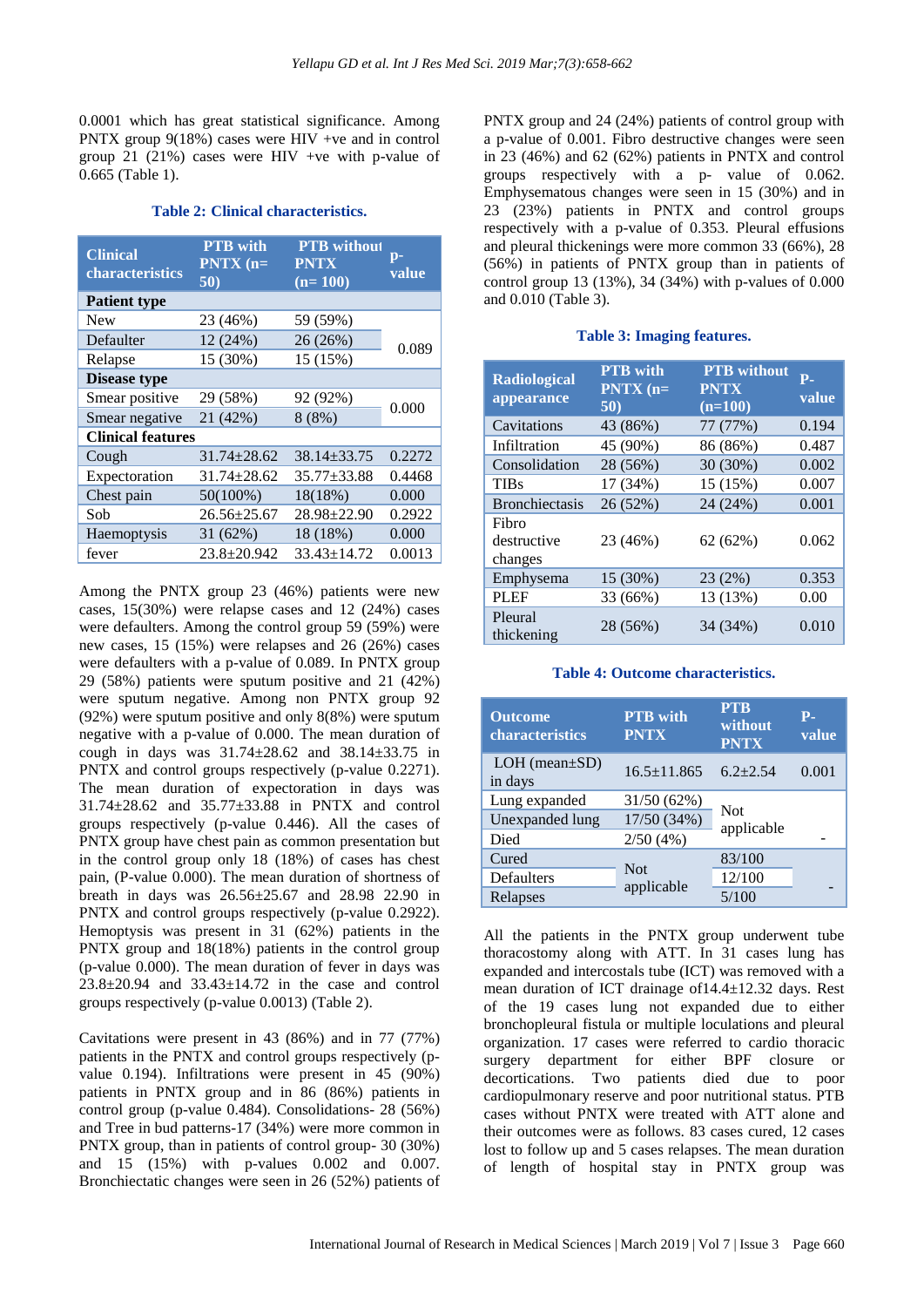$16.5\pm11.865$  days and in non-pneumothorax group was 6.2±2.54 days (p-value was 0.0001) (Table 4).

#### **DISCUSSION**

SSP due to tuberculosis causes increased morbidity and also mortality. The complications associated are bronchopleural fistula, prolonged ICT drainage, chronic hydro or pyopneumothorax, cardiopulmonary compromise, post-operative morbidity and sometimes aspirations leading to death.

In the present study, author have compared the clinical profile and outcomes of tuberculosis pneumothorax patients with pulmonary tuberculosis patients without PNTX. In the present study males were more than females in both the groups which was similar to other study by Shamaei M et al. <sup>26</sup> The mean age (38 years) of tuberculous pneumothorax group of patients was 10 years less than patients without PNTX (45 yrs) showing a significant statistical difference. This observation was in agreement with the study by Shamaei M et al, but in other study by Freixinet JL et al, it was  $46.6 \pm 15.6$  yrs.<sup>25,26</sup> The present study suggesting that there was no association between smoking habit and occurrence of PNTX unlike in primary spontaneous PNTX.<sup>27</sup>

Although tuberculous pneumothorax was more common in patients with a past history of TB compared to the nonpneumothorax group it was not statistically significant. This was in agreement with the study by Shamaei M et al. <sup>26</sup> In the present study the mean BMI of patients with PNTX group was significantly low when compared to patients without PNTX (p- value 0.001). This might be because of the severe disease-causing poor appetite and poor nutritional status.

In present study 46% (23/50) of patients were new TB cases presented with PNTX. Both relapse and defaulter cases constitute 54% (27/50). Though PNTX was more with relapse and defaulter cases there was no statistically significant association. These findings were in agreement with other studies by Yagi et al, and Shamaei et al.<sup>26,28</sup> Sputum smear positivity was observed more (92%) in TB patients without PNTX. This might be because of selection bias. Presentation of cough, expectoration and shortness of breath there was no significant difference between the two groups. But chest pain, fever and hemoptysis were more common with the PNTX group with a significant statistical difference (p-value 0.000, 0.0013, 0.000). Fever and hemoptysis might be because of secondary infections and extensive destruction of lung parenchyma respectively.

Though cavitations were slightly more (86%) common in patients of PNTX group, consolidation, tree in bud pattern, bronchiectasis, pleural effusions and pleural thickening were more common in patients with pneumothorax with significant statistical difference. This was in contrast to the study done by Shamaei et al, where cavitations were the predominant finding with a significant statistical difference.<sup>26</sup>

Among the PNTX group in 62% (31/50) patients lung expanded and drain was removed with a mean duration of  $14.4 \pm 12.2$ , which was in agreement with a study by Freixinet JL et al.<sup>25</sup> In about 38% (19/50) of patients in the PNTX group lung not expanded and among them 34% (17/50) were referred to surgery for either BPF repair or decortications. The remaining two cases were died due to poor cardiopulmonary reserve and poor nutritional status. These findings were similar to observations in other studies like Yagi et al, and Shamaei M et al, except with few differences like few patients were not given pleural drainage and treated with either observation or simple aspirations along with ATT.26,28 The length of hospital stay was more in PNTX group (p value-0.0001). This was because of prolonged ICT in situ.

#### **CONCLUSION**

Tuberculous pneumothorax was more common in younger people than tuberculosis without pneumothorax group. Gender and smoking have no association with PNTX. Tuberculous pneumothorax was more common in patients with a past history TB, though statistically not significant. BMI was significantly low in pneumothorax group of patients. Chest pain, fever and hemoptysis were more common presentations with PNTX group. Consolidation, TIBs, bronchiectasis and pleural organizations were more common radiological presentations in PNTX group. In 38% (19/50) of PNTX cases lung not expanded and 34% (17/50) were referred for BPF repair or decortication. Two patients among them were died, might be due to poor cardiopulmonary reserve and poor general condition.

More than 1/3rd patients of PNTX group have prolonged ICT in situ, prolonged hospital stay and post-operative complications resulting in increased morbidity, financial burden and increased loss of DALYS. Therefore, decreasing the relapse and defaulter rates and improving the nutritional status of patients in new TB cases will decrease the prevalence of tuberculous pneumothorax and associated morbidity and mortality. Limitations in current study includes cases that were referred to cardio thoracic surgery department for BPF repair or decortication were not followed up. Studies with larger cohorts are required from different centers to derive significant conclusions.

*Funding: No funding sources*

*Conflict of interest: None declared Ethical approval: The study was approved by the Institutional Ethics Committee*

#### **REFERENCES**

1. Murray JF. A century of tuberculosis. Am J Respir Crit Care Med. 2004;169:1181-6.